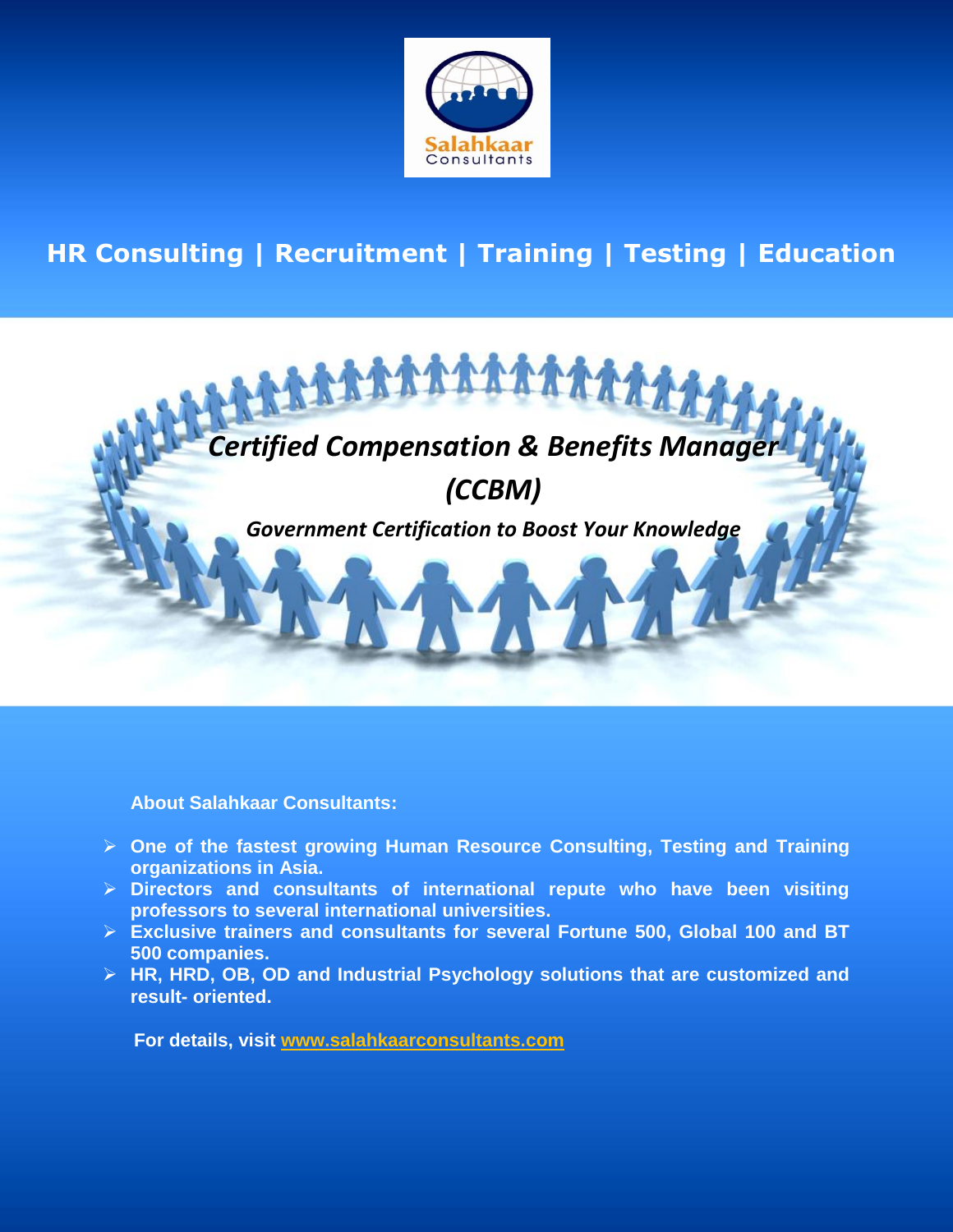# **Certified Compensation & Benefits Manager (CCBM)**

#### **Introduction**

 the human resource department. It is extremely important to design the right reward package that Compensation and benefits is an emotive area, not only for the organizations but also for the employees. Establishing and managing a reward structure is one of the critical cornerstones of supports the business goals.

 This course helps the HR / accounts professionals understand the importance of compensation the global trends in compensation and benefits and are able to link pay with performance for and benefits in such a way that they are able to understand the intricacies, basic reward system, better planning. By the end of this workshop participants will be able to source well structured and reasonable compensation and benefits schemes that operate effectively, provide the best value to the organization and structure remuneration schemes.



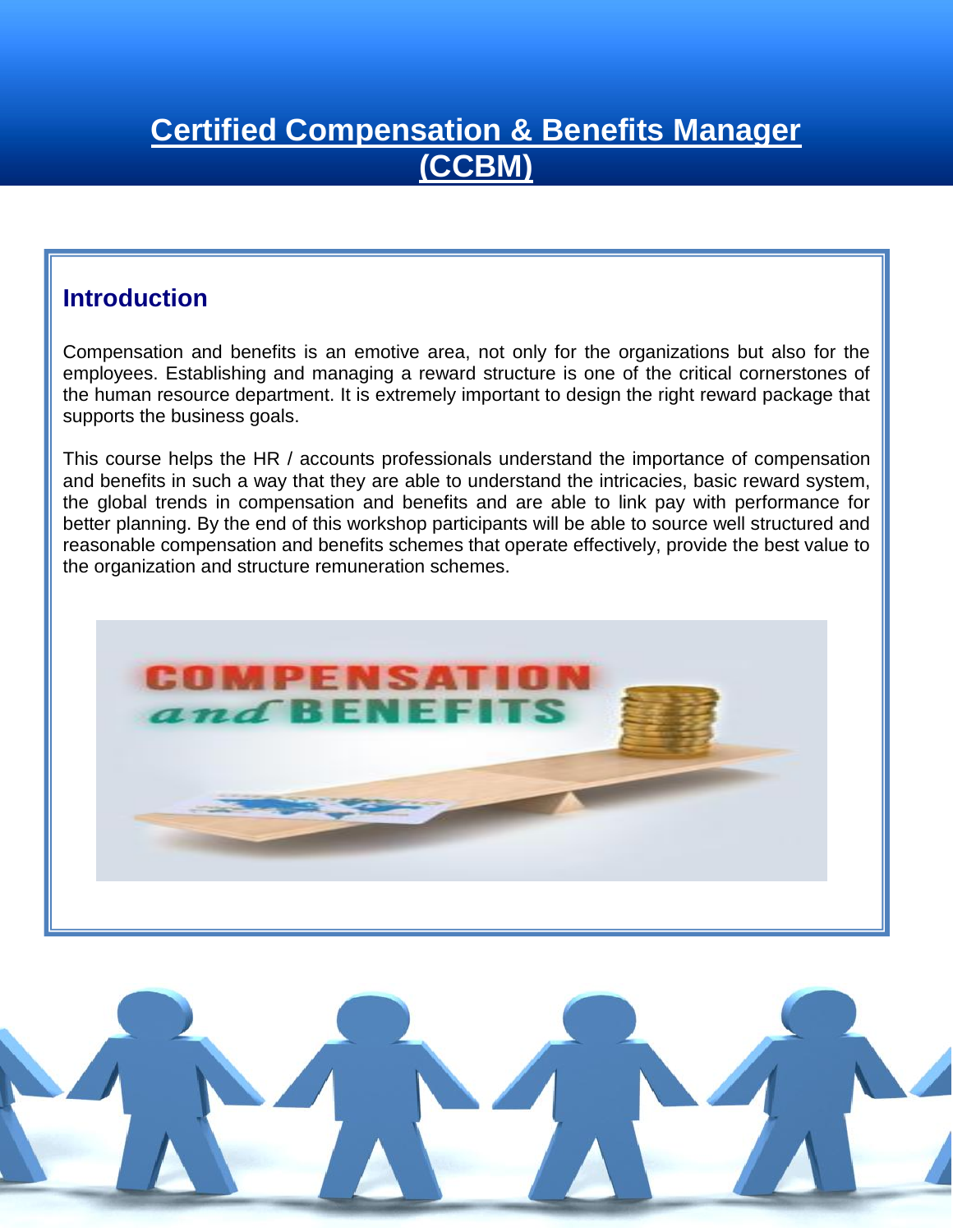#### **Course objectives**

The program is targeted to make participants Understand the components of a compensation system and how to build various compensation structures. Understand all about Salary, Rewards & Fundamental Compensation, its strategies and way to implement.

#### **After undergoing this course, participants will be able to**

- Understand the steps of how to build effective variable pay systems
- Learn how to build a point plan and a job grading system to create internal equity
- Understand how globalization, sociological and demographic changes effects compensation
- Understand how to create different levels of salary benchmarks
- Understand mandated and cafeteria benefit systems
- Learn how reward planning can be used to cut compensation costs
- Learn how to build high impact compensation systems in a recession

#### **WHO SHOULD ATTEND?**

Senior HR executives, accounts executives and professionals who develop and administer the compensation and benefits plan in an organization.

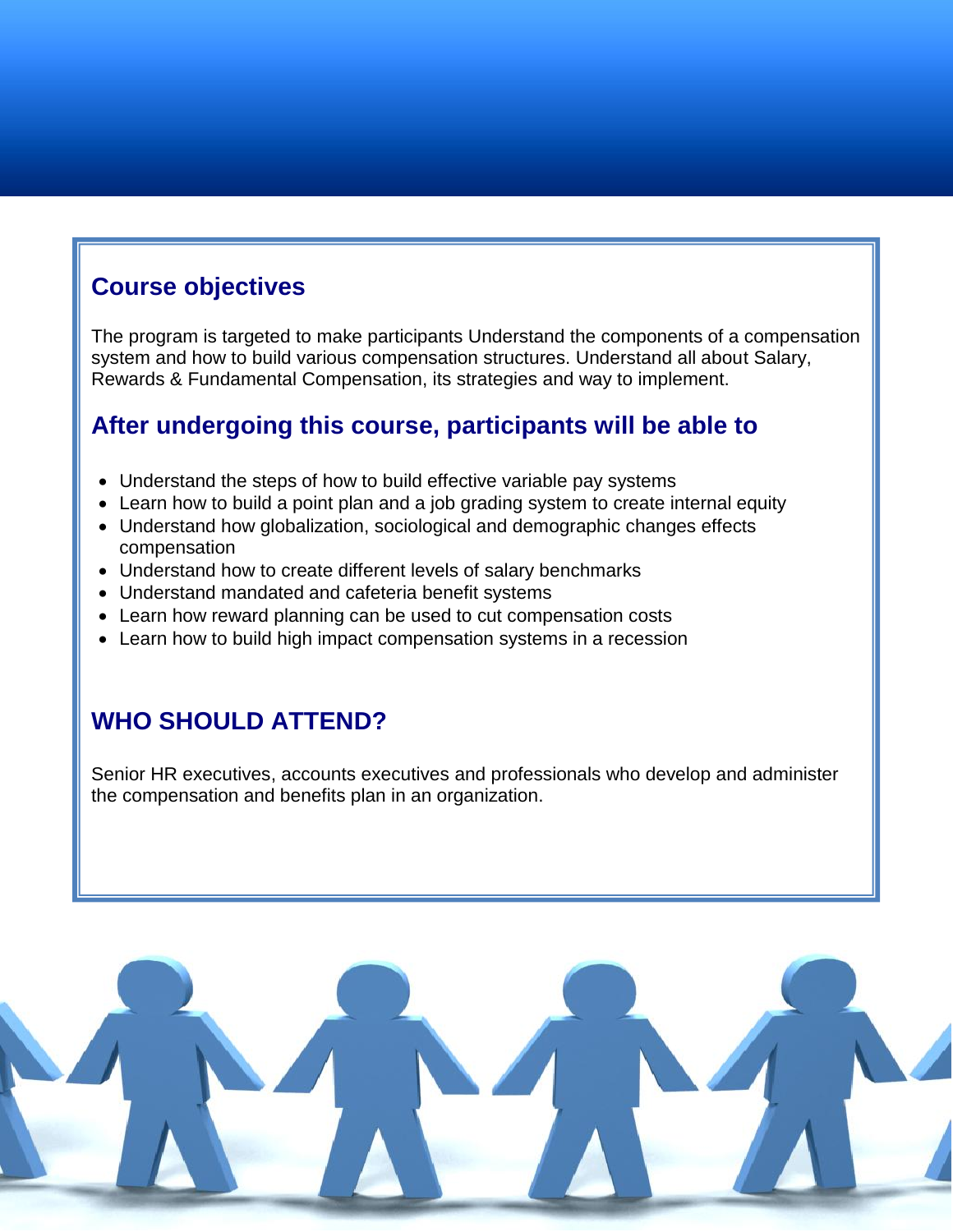## **Program Content**

#### **Module-1: Compensation and Benefits Environment**

- The environmental factors effecting compensation and benefits
- Government regulation & social security in compensation
- Social changes & demographics in compensation
- Changes in compensation due to collective bargaining
- Changes in the compensation administration due to outsourcing & globalization
- Effect of laws and regulations on compensation and benefits.

#### **Module-2: Salary, Rewards & Fundamental Compensation**

- Understanding of the components of a pay structure, salary as part of total remuneration, grading options, pay ranges, pay progression mechanisms, Understand on 'traditional pay' versus 'new' compensation basics. Developing the overall compensation architecture and salary structure(s)
- Components of compensation system and compensation strategy
- Equity theory
- Developing an effective compensation strategy
- Launching a communication plan

#### **Module-3: Building Internal Equity**

- Job description
- Establishing internal equity: job evaluation methods
- Using job rankings
- Creating job grading
- Creating point plans
- Salary plan
- Building company policies

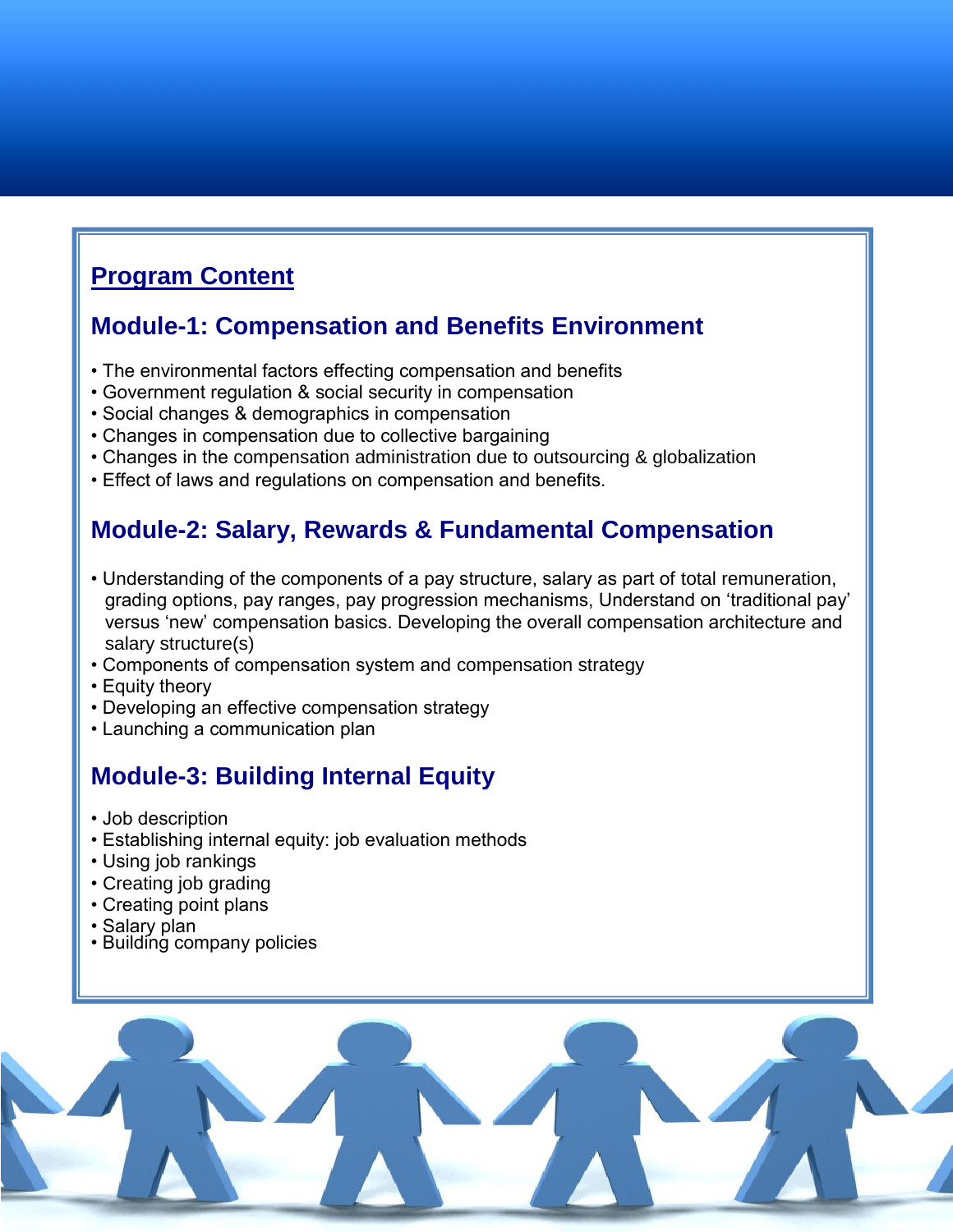### **Module-4: Building External Equity**

- Different aspects of establishing external equity
- Salary survey
- Designing salary surveys
- Periodicity of salary surveys
- Managing salary survey agencies

#### **Module-5: Building Individual Equity**

- Performance pay options
- Building performance pay systems
- Steps in introducing pay for performance system
- Pay for performance: the challenges

#### **Module-6: Benefit Plans & Total Reward Planning**

- Benefit plans
- Mandated benefits
- Security/Insurance benefits
- Retirement benefits
- Time off related benefits
- Non-monetary perquisites
- Monetary perquisites
- Cafeteria plan/flexible benefit plans

#### **Module-7: Total Reward Planning**

- Reward strategy objectives
- Components of total reward